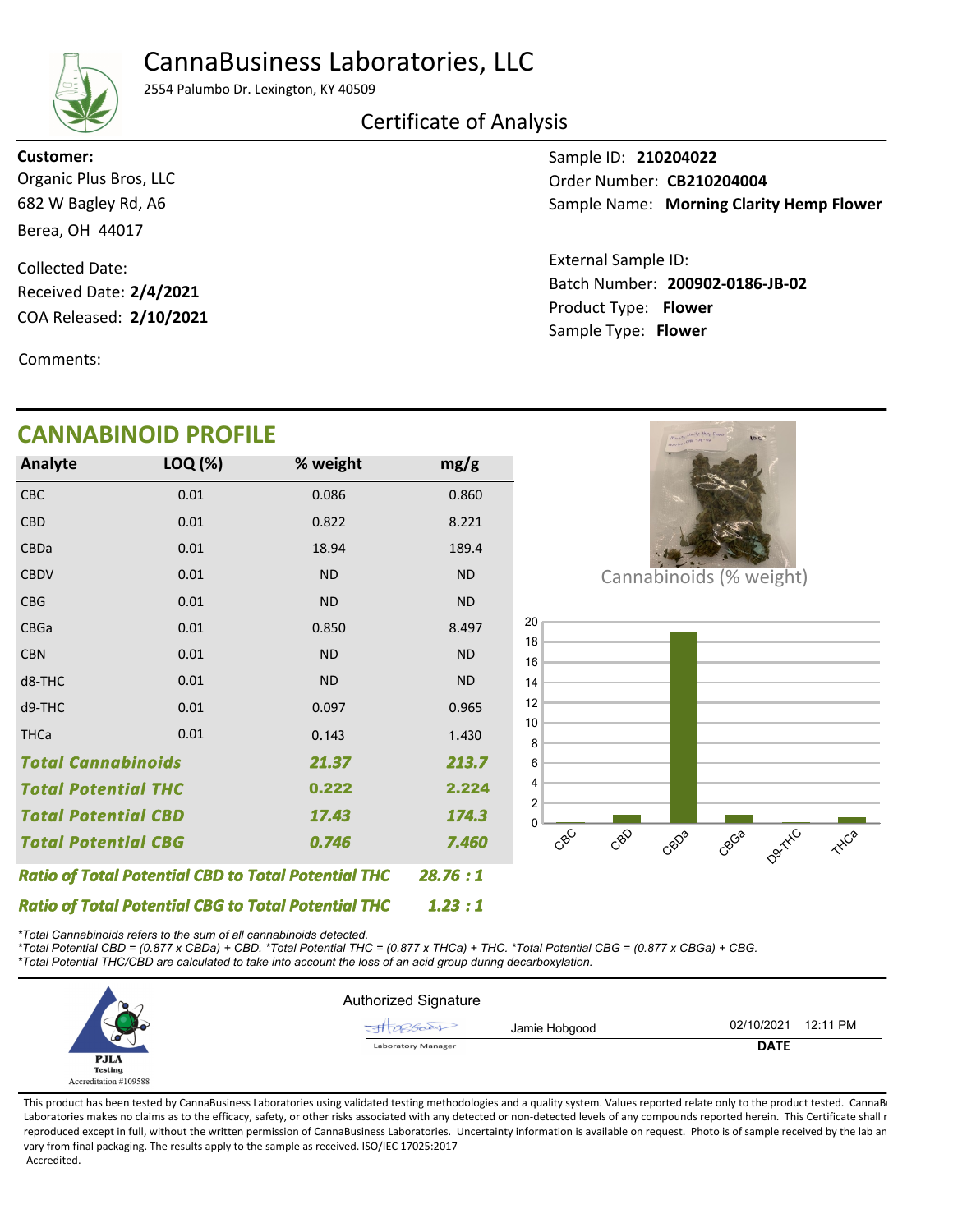

### 2554 Palumbo Dr. Lexington, KY 40509 CannaBusiness Laboratories, LLC



### Certificate of Analysis

| Customer |
|----------|
|          |
|          |



| Customer                               |                                  |                                        | <b>Overall Batch Results</b>       | <b>Sample Name:</b>                       |
|----------------------------------------|----------------------------------|----------------------------------------|------------------------------------|-------------------------------------------|
| Organic Plus Bros, LLC                 |                                  |                                        | <b>PASS</b>                        | Sample ID:                                |
| 682 W Bagley Rd, A6<br>Berea, OH 44017 | More 3 Clarity Hang Plane<br>10C | Pesticide<br>N/A                       | <b>Moisture Content</b><br>N/A     | <b>Product Type:</b>                      |
|                                        |                                  | Potency<br><b>PASS</b>                 | <b>Water Activity</b><br>N/A       | Sample Type:<br><b>Collected Date</b>     |
|                                        |                                  | <b>Mycotoxins</b><br><b>PASS</b>       | <b>Heavy Metals</b><br><b>PASS</b> | <b>Received Date</b>                      |
|                                        |                                  | <b>Microbial Screen</b><br><b>PASS</b> | <b>Residual Solvents</b><br>N/A    | <b>Batch Number</b><br><b>Batch Size:</b> |
|                                        |                                  | Terpenoids<br>N/A                      |                                    | <b>Sample Size:</b><br>COA released:      |

| Sample Name:           | <b>Morning Clarity Hemp</b><br>Flower |          |
|------------------------|---------------------------------------|----------|
| Sample ID:             | 210204022                             |          |
| <b>Product Type:</b>   | Flower                                |          |
| Sample Type:           | Flower                                |          |
| <b>Collected Date:</b> |                                       |          |
| <b>Received Date:</b>  | 02/04/2021                            |          |
| <b>Batch Number:</b>   | 200902-0186-JB-02                     |          |
| <b>Batch Size:</b>     |                                       |          |
| Sample Size:           |                                       |          |
| COA released:          | 02/10/2021                            | 12·11 PI |

Sample ID: 210204022<br>Sample Name: Morning Cla<br>Sample Type: Flower

| <b>Mycotoxins</b>       |                                                                                                                                                     |        |             |                            |                                                                                                                                                                                                            |                                                               |     |       |               |
|-------------------------|-----------------------------------------------------------------------------------------------------------------------------------------------------|--------|-------------|----------------------------|------------------------------------------------------------------------------------------------------------------------------------------------------------------------------------------------------------|---------------------------------------------------------------|-----|-------|---------------|
| Date Tested: 02/05/2021 | Method:                                                                                                                                             |        | Instrument: |                            |                                                                                                                                                                                                            |                                                               |     |       |               |
| Analyte                 | <b>Result Units</b>                                                                                                                                 |        | <b>LOQ</b>  | <b>Result</b>              | Analyte                                                                                                                                                                                                    | <b>Result Units</b>                                           |     | LOQ   | Result        |
| Ochratoxin A            |                                                                                                                                                     | ND ppm | 0.010       | Pass                       | Aflatoxin B1                                                                                                                                                                                               | ND.                                                           | ppm | 0.010 | Pass          |
| Aflatoxin G2            |                                                                                                                                                     | ND ppm | 0.010       | Pass                       | Aflatoxin B2                                                                                                                                                                                               | <b>ND</b>                                                     | ppm | 0.010 | Pass          |
| Aflatoxin G1            |                                                                                                                                                     | ND ppm | 0.010       | Pass                       |                                                                                                                                                                                                            |                                                               |     |       |               |
| <b>Metals</b>           |                                                                                                                                                     |        |             |                            |                                                                                                                                                                                                            |                                                               |     |       |               |
| Date Tested: 02/05/2021 | Method:                                                                                                                                             |        | Instrument: |                            |                                                                                                                                                                                                            |                                                               |     |       |               |
| Analyte                 | <b>Result Units</b>                                                                                                                                 |        | <b>LOQ</b>  | Result                     | Analyte                                                                                                                                                                                                    | <b>Result Units</b>                                           |     | LOQ   | <b>Result</b> |
| Arsenic                 | <loq ppm<="" td=""><td></td><td>0.500</td><td>Pass</td><td>Cadmium</td><td><loq ppm<="" td=""><td></td><td>0.500</td><td>Pass</td></loq></td></loq> |        | 0.500       | Pass                       | Cadmium                                                                                                                                                                                                    | <loq ppm<="" td=""><td></td><td>0.500</td><td>Pass</td></loq> |     | 0.500 | Pass          |
| Lead                    | <loq ppm<="" td=""><td></td><td>0.500</td><td>Pass</td><td>Mercury</td><td><loq< td=""><td>ppm</td><td>3.000</td><td>Pass</td></loq<></td></loq>    |        | 0.500       | Pass                       | Mercury                                                                                                                                                                                                    | <loq< td=""><td>ppm</td><td>3.000</td><td>Pass</td></loq<>    | ppm | 3.000 | Pass          |
| <b>Microbial</b>        |                                                                                                                                                     |        |             |                            |                                                                                                                                                                                                            |                                                               |     |       |               |
| Date Tested: 02/09/2021 | Method:                                                                                                                                             |        | Instrument: |                            |                                                                                                                                                                                                            |                                                               |     |       |               |
| Analyte                 | <b>Result Units</b>                                                                                                                                 |        | <b>LOQ</b>  | <b>Result</b>              | Analyte                                                                                                                                                                                                    | <b>Result Units</b>                                           |     | LOQ   | <b>Result</b> |
| STEC (E. coli)          | Negative                                                                                                                                            |        |             | Pass                       | Salmonella                                                                                                                                                                                                 | Negative                                                      |     |       | Pass          |
| Listeria spp.           | Negative                                                                                                                                            |        |             | Pass                       | L. monocytogenes                                                                                                                                                                                           | Negative                                                      |     |       | Pass          |
|                         |                                                                                                                                                     |        |             |                            | NT = Not tested, ND = Not detected; LOQ = Limit of Quantitation; <loq =="" detected;="">ULOL = Above upper limit of linearity; CFU/g = Colony forming units per 1 gram; TNTC = Too numerous to count</loq> |                                                               |     |       |               |
|                         |                                                                                                                                                     |        |             | CannaBusiness Laboratories | License # P-0059: (859)-514- 6999 https://www.cannabusinesslabs.us                                                                                                                                         |                                                               |     |       |               |

This product has been tested by CannaBusiness Laboratories using validated testing methodologies and a quality system. Values reported relate only to the product tested. CannaBusiness Laboratories makes no claims as to th Uncertainty information is available on request. Photo is of sample received by the lab and may vary from final packaging. The results apply to the sample as received. ISO/IEC 17025:2017 Accredited.